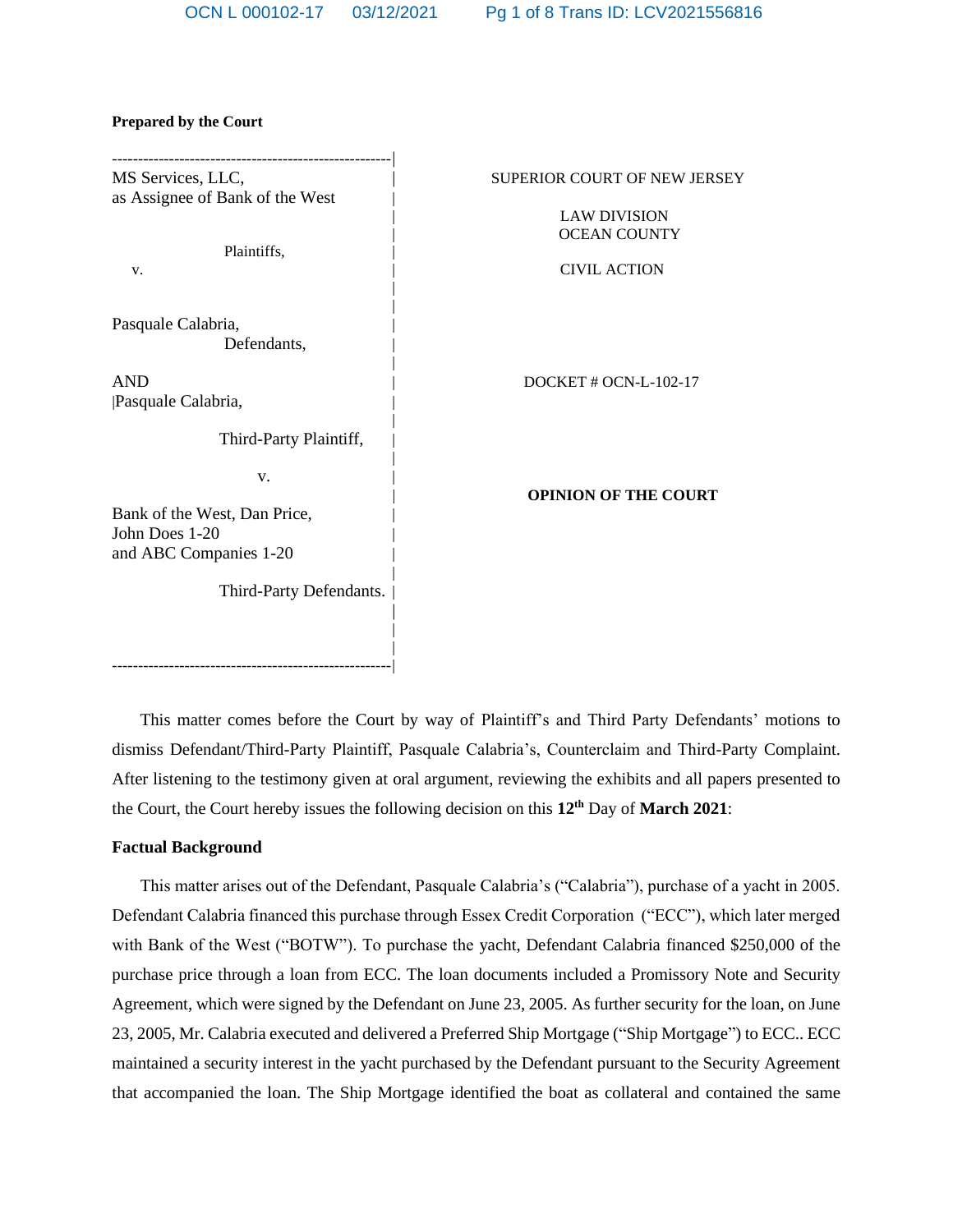default provisions as the Security Agreement

In 2014, the Defendant's yacht was stored at PH Marina in Key Largo, Florida. Storage and docking fees were not timely paid by the Defendant, which resulted in PH Marina moving to sell the yacht based on the lien it held. BOTW was notified that PH Marina was attempting to recover the unpaid storage and dock fees incurred by the Defendant.

Upon notice from PH Marina, BOTW contacted the Defendant numerous times regarding the unpaid storage and dock fees and moved to repossess the boat. BOTW contacted the Defendant by phone but was unable to leave voicemails due to the Defendant's full voicemail inbox. On November 21, 2014, BOTW mailed a letter to the Defendant, at his Brielle, New Jersey address, stating its intention to repossess the yacht based on the unpaid marina fees. BOTW paid the unpaid storage fees in the amount of \$6,980.56 to PH Marina in order to repossess the boat. BOTW repossessed the Defendant's yacht on December 5, 2014.

The yacht was ultimately sold by BOTW for \$146,000 at auction on April 8, 2015. A demand for payment was sent to Defendant by BOTW, as well as a deficiency notice setting forth the interest that had accrued and the rate it would continue to accrue at after the deficiency notice was sent.

On October 20, 2015 BOTW entered into a service agreement and assigned the Defendant's account to MS Services LLC ("MS Services") for collection. MS Services, an assignee of BOTW, has continued to demand payment from the Defendant.

### **Procedural Background**

Defendant Pasquale Calabria, "Calabria", filed an Amended Counterclaim against the Plaintiff, MS Services, LLC, Assignee of the Bank of the West, "MS Services", alleging Wrongful Repossession; Violation of the New Jersey Consumer Fraud Act; and Civil Conspiracy. Plaintiff, MS Services, filed a motion to dismiss each count of Defendant's counterclaim alleging each count fails to state a claim upon which relief can be granted. Third-Party Plaintiff, Pasquale Calabria, "Calabria", filed an Amended Third-Party Complaint against the Third-Party Defendant, Dan Price, alleging Civil Conspiracy. Third-Party Defendant, Dan Price filed a motion to dismiss the Civil Conspiracy count alleging it fails to state a claim upon which relief can be granted. Third-Party Plaintiff, Calabria, filed an Amended Third-Party Complaint against the Third-Party Defendant, Bank of the West, "BOTW", alleging Breach of Contract; Breach of Implied Covenant of Good Faith and Fair Dealing; Wrongful Repossession; Violation of the New Jersey Consumer Fraud Act; Civil Conspiracy and Conversion. Third-Party Defendant BOTW filed a motion to dismiss each count of the Third-Party Complaint alleging each count fails to state a claim upon which relief can be granted.

## **Defendant Calabria's Amended Counterclaim alleging Wrongful Repossession is Dismissed**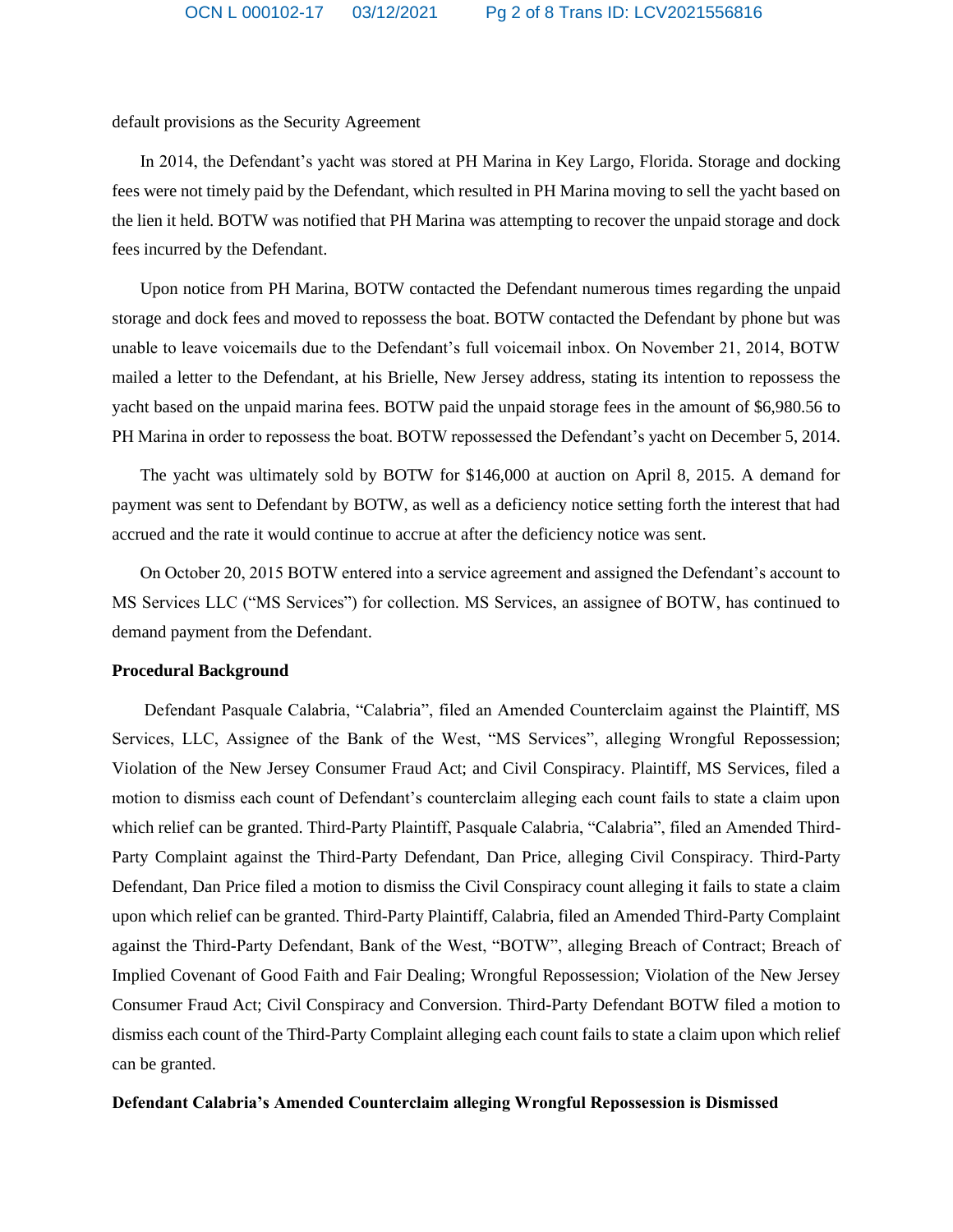A motion to dismiss a pleading for failure to state a claim upon which relief can be granted is governed by Rule 4:6-2(e). The threshold of the motion is "whether a cause of action is 'suggested' by the facts." Printing Mart-Morristown v. Sharp Electronics Corp., 116 N.J. 739,746 (1987), citing Velantzas v. Colgate-Palmolive Co., 109 N.J. 189, 192 (1988). Such an "inquiry is limited to examining the legal sufficiency of the facts alleged on the face of the complaint." Printing Mart- Morristown, at 189, citing Rieder v. Dept. of Transp., 221 N.J. Super. 547, 552 (App. Div. 1987). The court is to "search[] the complaint in depth and with great liberality to ascertain whether the fundament of a cause of action may be gleaned even from an obscure statement of claim." Id., quoting Di Cristofaro v. Laurel Grove Memorial Park, 43 N.J. Super. 244, 252 (App. Div. 1957). Moreover, "Plaintiffs are entitled to every reasonable inference of fact." Id., citing Independent Dairy Workers Union v. Milk Drivers Local 680, 23 N.J. 85, 89 (1956). This Court hereby determines that the Wrongful Repossession count filed against MS Services should be dismissed. As defendant, Calabria, may not bring an affirmative action against the assignee, MS Services, for which a claim has been properly laid against the assignor, Bank of the West. Pargman v. Maguth, 2 N.J. Super. 33, 38 (App. Div. 1949).

## **Defendant Calabria's Amended Counterclaim alleging New Jersey Consumer Fraud Act Violations is Dismissed**

Defendant Calabria claims that MS Services violated the New Jersey Consumer Fraud Act. To set forth a prima facie case under the New Jersey Consumer Fraud Act, a plaintiff must prove the following three elements: 1) unlawful conduct by the defendant; 2) an ascertainable loss by the plaintiff; and 3) a causal relationship between the unlawful conduct and the ascertainable loss. D'Agostino v. Maldonado, 216 N.J. 168 (2013). Here the counterclaimant, Calabria seeks to advance a Consumer Fraud Act claim that centers upon the sale of the boat and sale of his personal possessions contained upon or within the boat. The terms of repossession and sale of the boat are set forth in the financing contract executed by Mr. Calabria. The plaintiff asserts that the repossession was required in order to preserve the asset. Pasqual Calabria failed to pay five months of storage fees at the marina where the boat was located. Any deviation in the repossession process which was instituted by the finance company is an alleged breach of contract, not a separate and distinct tort. The counts sounding in tort derive exclusively from the allegations and facts underlying the breach of contract claim, and thus should not be considered separate claims for statute of limitation purposes. *Custom Communications Engineering Inc. v. E.F. Johnson Co.,* 269NJ Super 531 (App.Div. 1993), *See Foodtown v. Sigma Marketing Sys., Inc.*, 518 F.Supp. 485, 489 [\(D.N.J.1980\)](https://advance.lexis.com/search/?pdmfid=1000516&crid=ace9b08c-adf2-4272-a607-c14b1a1ff5aa&pdsearchterms=269+NJ+Super+531&pdtypeofsearch=searchboxclick&pdsearchtype=SearchBox&pdstartin=&pdpsf=&pdqttype=and&pdquerytemplateid=&ecomp=4ys5kkk&earg=pdsf&prid=6e4f944f-96a9-42f3-88b7-c00e98661251) (plaintiff's allegations of fraud and tortious misrepresentation were nothing more than a "dress up" of its contract claim, and thus were barred by § 2-725(1)). *Compare Triangle [Underwriters,](https://advance.lexis.com/search/?pdmfid=1000516&crid=ace9b08c-adf2-4272-a607-c14b1a1ff5aa&pdsearchterms=269+NJ+Super+531&pdtypeofsearch=searchboxclick&pdsearchtype=SearchBox&pdstartin=&pdpsf=&pdqttype=and&pdquerytemplateid=&ecomp=4ys5kkk&earg=pdsf&prid=6e4f944f-96a9-42f3-88b7-c00e98661251) Inc. v. Honeywell, Inc.*, 604 F.2d 737, 747-48 (2d [Cir.1979\)](https://advance.lexis.com/search/?pdmfid=1000516&crid=ace9b08c-adf2-4272-a607-c14b1a1ff5aa&pdsearchterms=269+NJ+Super+531&pdtypeofsearch=searchboxclick&pdsearchtype=SearchBox&pdstartin=&pdpsf=&pdqttype=and&pdquerytemplateid=&ecomp=4ys5kkk&earg=pdsf&prid=6e4f944f-96a9-42f3-88b7-c00e98661251) (plaintiff's fraud claim is subject to six-year statute of limitations, rather than §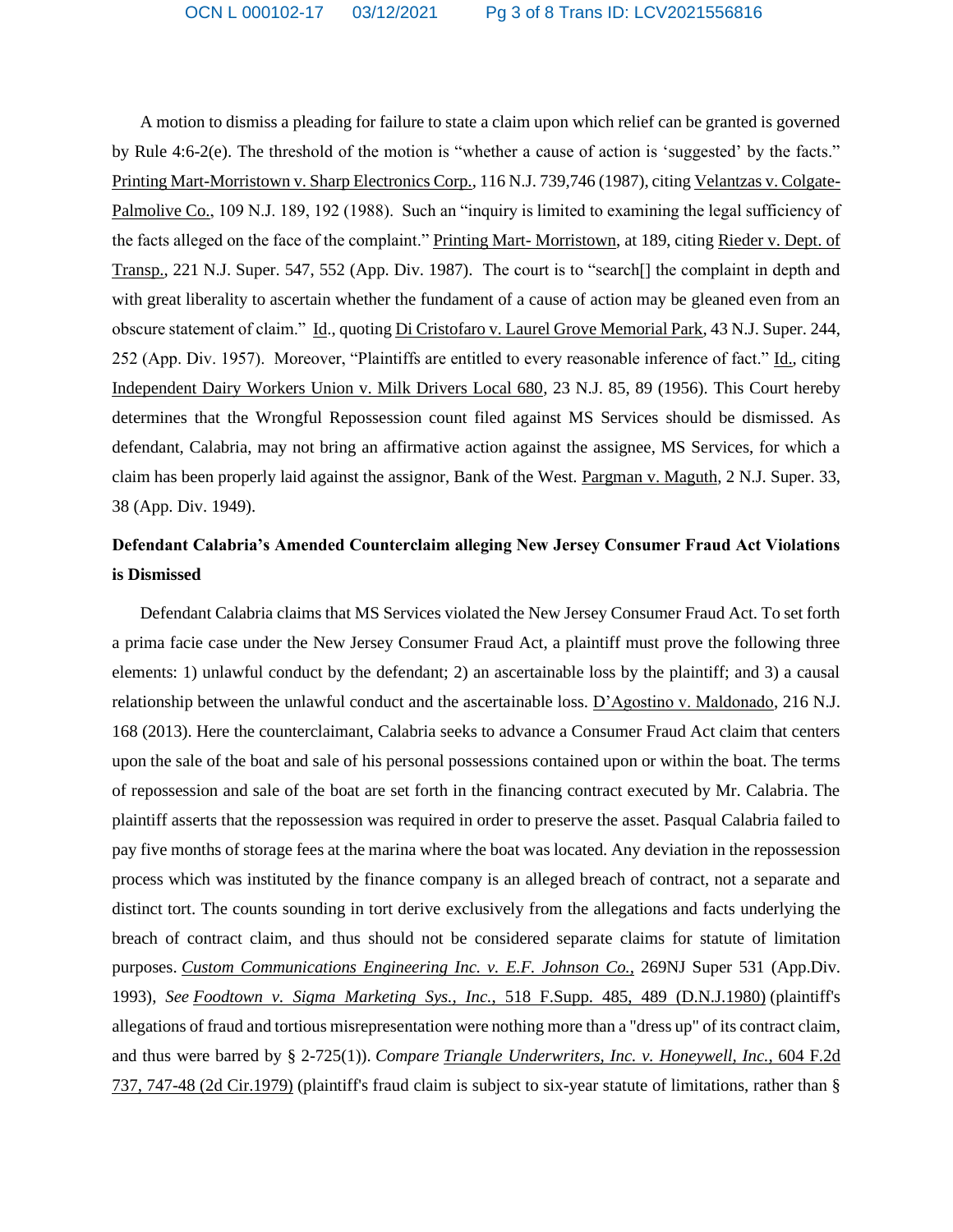2-725(1) because claim consisted of an independent false representation made in the inducement before creation of the contract). The court in *Triangle*, Id. and *D'Angelo v Miller Yacht Sales*, 261 N.J. Super. 683 (App. Div. 1993) is careful to explain the survival of the Consumer Fraud Act claim against the seller/lender vaults the U.C.C. four year statute of limitations because the fraud perpetrated against the purchaser was a fraud in the inducement to purchase. The fraud survives because the fraud preceded the execution of the U.C.C. sales/financing documents. The courts in New Jersey will permit a Consumer Fraud Act count to survive a U.C.C statute of limitations when the fraud occurs prior to commencement of the parties relationship under the contract sought to be enforced through the U.C.C. A transaction should not be removed from the ambit of the UCC to the area of tortious conduct simply by making general allegations of fraud: otherwise the form of the pleading could negate the purpose and force of § 2-725. *See [Closed](https://advance.lexis.com/search/?pdmfid=1000516&crid=ace9b08c-adf2-4272-a607-c14b1a1ff5aa&pdsearchterms=269+NJ+Super+531&pdtypeofsearch=searchboxclick&pdsearchtype=SearchBox&pdstartin=&pdpsf=&pdqttype=and&pdquerytemplateid=&ecomp=4ys5kkk&earg=pdsf&prid=6e4f944f-96a9-42f3-88b7-c00e98661251) Circuit Corp. of Am. v. Jerrold Electronics Corp.*, 426 F.Supp. 361, 364 [\(E.D.Pa.1977\).](https://advance.lexis.com/search/?pdmfid=1000516&crid=ace9b08c-adf2-4272-a607-c14b1a1ff5aa&pdsearchterms=269+NJ+Super+531&pdtypeofsearch=searchboxclick&pdsearchtype=SearchBox&pdstartin=&pdpsf=&pdqttype=and&pdquerytemplateid=&ecomp=4ys5kkk&earg=pdsf&prid=6e4f944f-96a9-42f3-88b7-c00e98661251)

Calabria's counter-claim seeks recovery from MS Services for economic loss for a breach of a financing contract. As our Supreme Court has held, "a commercial buyer seeking damages for economic loss only should proceed under the U.C.C. against parties in the chain of distribution." *Spring Motors [Distribs.](https://advance.lexis.com/search/?pdmfid=1000516&crid=ace9b08c-adf2-4272-a607-c14b1a1ff5aa&pdsearchterms=269+NJ+Super+531&pdtypeofsearch=searchboxclick&pdsearchtype=SearchBox&pdstartin=&pdpsf=&pdqttype=and&pdquerytemplateid=&ecomp=4ys5kkk&earg=pdsf&prid=6e4f944f-96a9-42f3-88b7-c00e98661251)*, 98 N.J. at 578, 489 [A.2d](https://advance.lexis.com/search/?pdmfid=1000516&crid=ace9b08c-adf2-4272-a607-c14b1a1ff5aa&pdsearchterms=269+NJ+Super+531&pdtypeofsearch=searchboxclick&pdsearchtype=SearchBox&pdstartin=&pdpsf=&pdqttype=and&pdquerytemplateid=&ecomp=4ys5kkk&earg=pdsf&prid=6e4f944f-96a9-42f3-88b7-c00e98661251) 660. Thus, "the weight of authority supports the proposition that economic expectations that are protected by the U.C.C. are not entitled to supplemental protection by negligence principles." *Id.* at 581, 489 [A.2d](https://advance.lexis.com/search/?pdmfid=1000516&crid=ace9b08c-adf2-4272-a607-c14b1a1ff5aa&pdsearchterms=269+NJ+Super+531&pdtypeofsearch=searchboxclick&pdsearchtype=SearchBox&pdstartin=&pdpsf=&pdqttype=and&pdquerytemplateid=&ecomp=4ys5kkk&earg=pdsf&prid=6e4f944f-96a9-42f3-88b7-c00e98661251) 660. Consequently, Calabria's tort claims against MS Services are timebarred.

The court takes notice of Calabria's assertion that the U.C.C. carves out an exception for Consumer Fraud Act claims to its own statute of limitation provisions. While the UCC provides the exclusive remedy to a consumer-buyer for the direct economic loss arising from a breach of warranty, the UCC ( *[N.J.S.A.](https://advance.lexis.com/search/?pdmfid=1000516&crid=ace9b08c-adf2-4272-a607-c14b1a1ff5aa&pdsearchterms=269+NJ+Super+531&pdtypeofsearch=searchboxclick&pdsearchtype=SearchBox&pdstartin=&pdpsf=&pdqttype=and&pdquerytemplateid=&ecomp=4ys5kkk&earg=pdsf&prid=6e4f944f-96a9-42f3-88b7-c00e98661251)* 12A:1- [203\)](https://advance.lexis.com/search/?pdmfid=1000516&crid=ace9b08c-adf2-4272-a607-c14b1a1ff5aa&pdsearchterms=269+NJ+Super+531&pdtypeofsearch=searchboxclick&pdsearchtype=SearchBox&pdstartin=&pdpsf=&pdqttype=and&pdquerytemplateid=&ecomp=4ys5kkk&earg=pdsf&prid=6e4f944f-96a9-42f3-88b7-c00e98661251) expressly preserves a consumer-buyer's common-law fraud and Consumer Fraud Act ( *[N.J.S.A.](https://advance.lexis.com/search/?pdmfid=1000516&crid=ace9b08c-adf2-4272-a607-c14b1a1ff5aa&pdsearchterms=269+NJ+Super+531&pdtypeofsearch=searchboxclick&pdsearchtype=SearchBox&pdstartin=&pdpsf=&pdqttype=and&pdquerytemplateid=&ecomp=4ys5kkk&earg=pdsf&prid=6e4f944f-96a9-42f3-88b7-c00e98661251)* 56:8- [1](https://advance.lexis.com/search/?pdmfid=1000516&crid=ace9b08c-adf2-4272-a607-c14b1a1ff5aa&pdsearchterms=269+NJ+Super+531&pdtypeofsearch=searchboxclick&pdsearchtype=SearchBox&pdstartin=&pdpsf=&pdqttype=and&pdquerytemplateid=&ecomp=4ys5kkk&earg=pdsf&prid=6e4f944f-96a9-42f3-88b7-c00e98661251) to -14) claims arising from a sales transaction. Such fraud claims are governed by the six-year statute of limitations under *N.J.S.A.* [2A:14-1,](https://advance.lexis.com/search/?pdmfid=1000516&crid=ace9b08c-adf2-4272-a607-c14b1a1ff5aa&pdsearchterms=269+NJ+Super+531&pdtypeofsearch=searchboxclick&pdsearchtype=SearchBox&pdstartin=&pdpsf=&pdqttype=and&pdquerytemplateid=&ecomp=4ys5kkk&earg=pdsf&prid=6e4f944f-96a9-42f3-88b7-c00e98661251) rather than the four-year limitation period of the UCC. *[D'Angelo](https://advance.lexis.com/search/?pdmfid=1000516&crid=ace9b08c-adf2-4272-a607-c14b1a1ff5aa&pdsearchterms=269+NJ+Super+531&pdtypeofsearch=searchboxclick&pdsearchtype=SearchBox&pdstartin=&pdpsf=&pdqttype=and&pdquerytemplateid=&ecomp=4ys5kkk&earg=pdsf&prid=6e4f944f-96a9-42f3-88b7-c00e98661251)*, 261 [N.J.Super.](https://advance.lexis.com/search/?pdmfid=1000516&crid=ace9b08c-adf2-4272-a607-c14b1a1ff5aa&pdsearchterms=269+NJ+Super+531&pdtypeofsearch=searchboxclick&pdsearchtype=SearchBox&pdstartin=&pdpsf=&pdqttype=and&pdquerytemplateid=&ecomp=4ys5kkk&earg=pdsf&prid=6e4f944f-96a9-42f3-88b7-c00e98661251) at 688, 619 A.2d 689. However, *D'Angelo* involved a claim that the merchant "willfully and with malice" misrepresented a yacht as new. *Id.* at 686, 619 [A.2d](https://advance.lexis.com/search/?pdmfid=1000516&crid=ace9b08c-adf2-4272-a607-c14b1a1ff5aa&pdsearchterms=269+NJ+Super+531&pdtypeofsearch=searchboxclick&pdsearchtype=SearchBox&pdstartin=&pdpsf=&pdqttype=and&pdquerytemplateid=&ecomp=4ys5kkk&earg=pdsf&prid=6e4f944f-96a9-42f3-88b7-c00e98661251) 689. No such fraud claim is asserted here. At best the claims of Calabria can be characterized as violation of contract terms established for the repossession and sale of the boat upon default by the borrower.

Under paragraph forty eight of Calabria's November 10, 2019 counterclaim, the alleged violations of the Consumer Fraud Act are:

- a) repossessing of the Voyager, despite Calabria being current on all payments;
- b) failing to sell the Voyager in commercially reasonable manner; and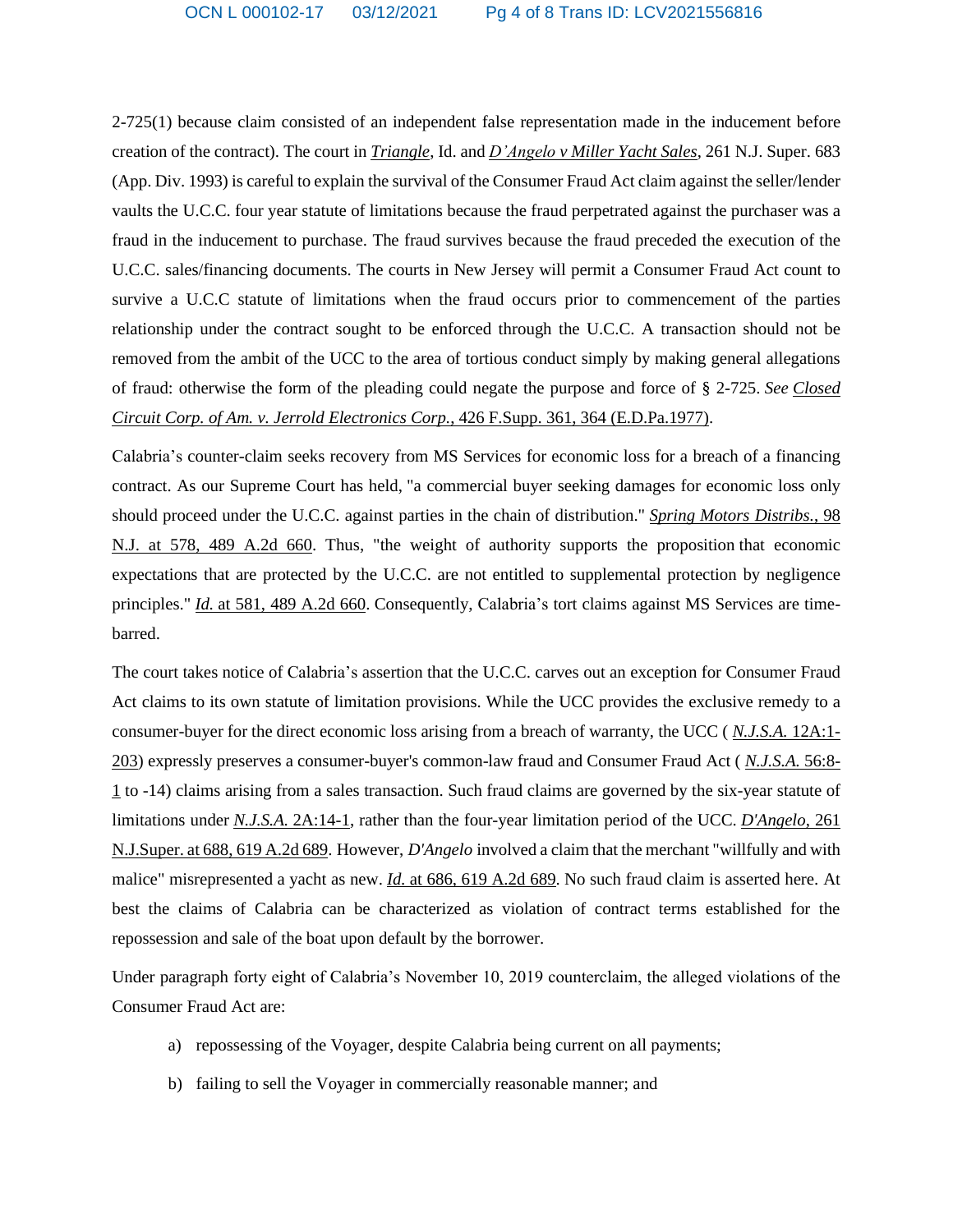c) misrepresenting the proceeds of the disposition of the Voyager;

The conduct described in the counterclaim is conduct regulated and defined by the terms of the financing agreement. Calabria has alleged three separate violations of the Consumer Fraud Act; all three allegations describe conduct which falls within the four corners of the terms and conditions of the financing agreement. Accordingly the four year statute of limitations set forth in the U.C.C. controls this conduct.

The claim of Consumer Fraud must be dismissed because it has no legal or factual basis. By the express terms of the parties' agreement, the lender had the right to repossess upon default. Any personal property of the borrower contained on the boat after notice of sale is subject to sale by the lender. Where, as here, the right repossess the boat is absolute under the wording in an agreement, the motive of a party in terminating such an agreement is irrelevant to the question of whether the termination is effective." *[Karl's](https://advance.lexis.com/search/?pdmfid=1000516&crid=ace9b08c-adf2-4272-a607-c14b1a1ff5aa&pdsearchterms=269+NJ+Super+531&pdtypeofsearch=searchboxclick&pdsearchtype=SearchBox&pdstartin=&pdpsf=&pdqttype=and&pdquerytemplateid=&ecomp=4ys5kkk&earg=pdsf&prid=6e4f944f-96a9-42f3-88b7-c00e98661251) Sales and Service, Inc. v. Gimbel Brothers, Inc.*, 249 [N.J.Super.](https://advance.lexis.com/search/?pdmfid=1000516&crid=ace9b08c-adf2-4272-a607-c14b1a1ff5aa&pdsearchterms=269+NJ+Super+531&pdtypeofsearch=searchboxclick&pdsearchtype=SearchBox&pdstartin=&pdpsf=&pdqttype=and&pdquerytemplateid=&ecomp=4ys5kkk&earg=pdsf&prid=6e4f944f-96a9-42f3-88b7-c00e98661251) 487, 495, 592 A.2d 647 (App.Div.), *certif. denied*, 127 N.J. 548, 606 A.2d 362 [\(1991\).](https://advance.lexis.com/search/?pdmfid=1000516&crid=ace9b08c-adf2-4272-a607-c14b1a1ff5aa&pdsearchterms=269+NJ+Super+531&pdtypeofsearch=searchboxclick&pdsearchtype=SearchBox&pdstartin=&pdpsf=&pdqttype=and&pdquerytemplateid=&ecomp=4ys5kkk&earg=pdsf&prid=6e4f944f-96a9-42f3-88b7-c00e98661251)

Calabria is unable to demonstrate an ascertainable loss from the repossession of the boat because MS Services was not involved with Calabria until years after he purchased the boat. Additionally, a plaintiff may not claim counsel fees as his ascertainable loss under the New Jersey Consumer Fraud Act. For these reasons, this Court hereby dismisses Calabria's Consumer Fraud claim against MS Services.

# **Defendant Calabria's Amended Counterclaim and Third-Party claim alleging Civil Conspiracy against MS Services and Dan Price, respectively, are Dismissed**

As to Calabria's Civil Conspiracy claim against MS Services, the claim is inappropriate as it seeks affirmative relief in violation of N.J.S.A. 12A:9-404. Additionally, Calabria must establish an actionable underlying tort which the defendants agreed to perpetrate, and which was committed. Landriani v. Lake Mokawk Country Club, 26 N.J. Super. 157 (App. Div. 1953). As mentioned previously in this opinion, this Court is not persuaded that Calabria has set forth a prima facie case for any of the underlying torts.

Mr. Calabria filed a Third-Party claim against Dan Price for Civil Conspiracy. Mr. Price denies the claim upon N.J.S.A. 42:2C-30. That statute provides that the debts, obligations, or other liabilities of a limited liability company do not become the debts, obligations, or other liabilities of a manager solely by reason of that manager acting as a manager. There is no evidence that Mr. Price made any representations, statements, certifications, declarations, or other communications in his individual capacity. As a result, this Court finds that the Calabria's complaint against Price for Civil Conspiracy must be dismissed.

### **The 2005 Loan Transaction**

This Court makes the following findings with respect to the 2005 Loan Transaction between Mr.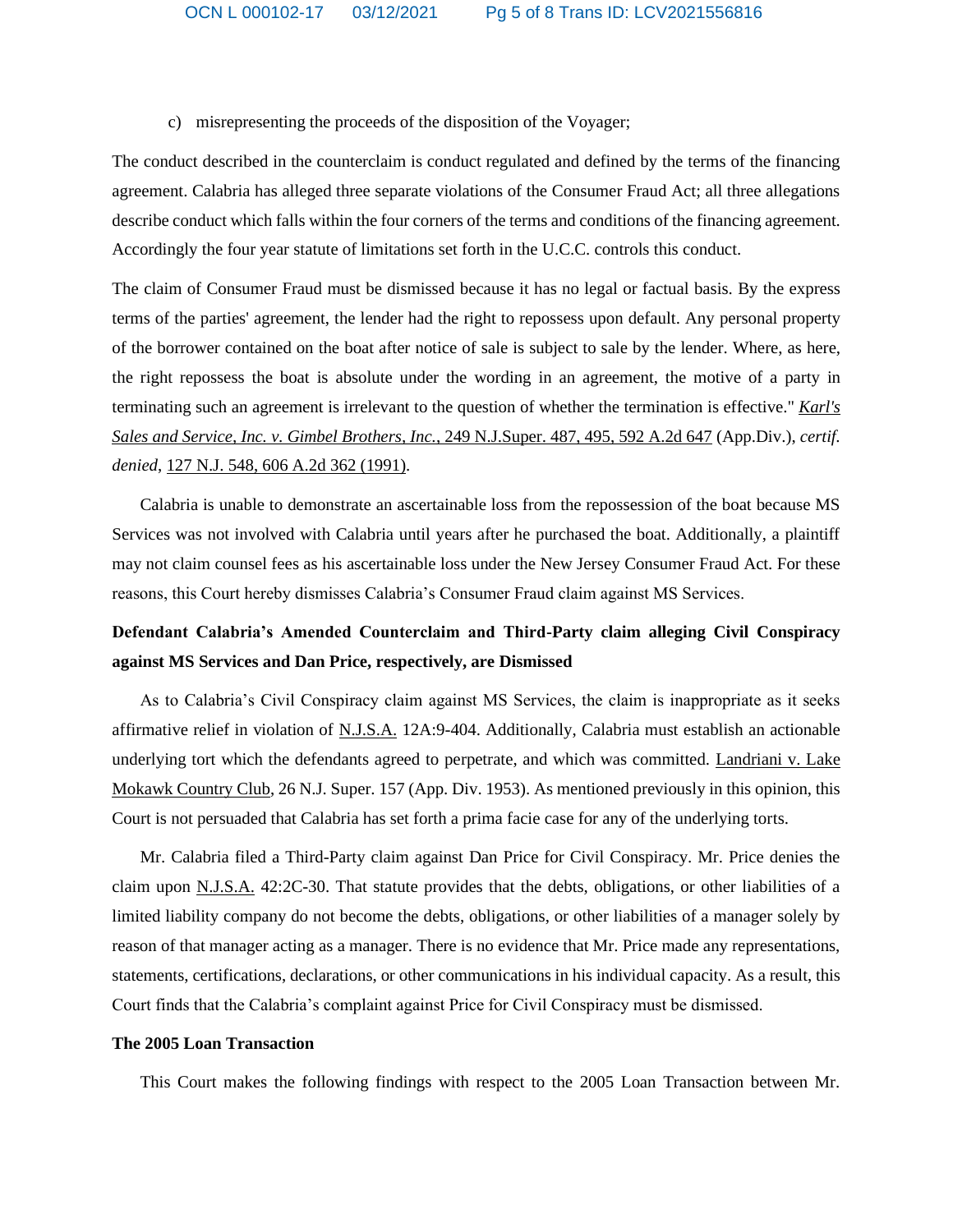Calabria and BOTW. N.J.S.A. 12A:2-102 provides that "[u]nless the context otherwise requires, this Chapter applies to transaction in goods." "Goods" are defined as "all things (including specially manufactured goods) which are movable at the time of identification to the contract for sale, other than which the money in which the price is to the paid. . . . " N.J.S.A. 12A:2-105(1). A "buyer" is defined as "a person who buys or contracts to buy goods." N.J.S.A. 12A:2-103(1)(a). A "sale" involves "the passing of title from the seller to the buyer for a price." N.J.S.A. 12A:2-106(1). Calabria's contract to purchase the boat and the purchase money financing that he obtained from BOTW constitutes a contract for the sale of goods within N.J.S.A. 12A:2-102, et. seq. As a result, this Court finds that the loan transaction between BOTW and Calabria that transpired on June 23, 2005, and is governed by the UCC.

### **The Court's Consideration of the Applicable Statute of Limitations**

This Court makes the following findings as to the applicable statute of limitations. The 4-year statute of limitations set forth in N.J.S.A. 2A:2-725(1) governs claims for breach of contract regarding the sale of goods. The cause of action accrues "when the breach occurs, regardless of the aggrieved party's lack of knowledge of the breach." N.J.S.A. 2A:2-275(2). "A cause of action for breach of contract accrues the moment the right to commence an actions coms into existence, and occurs when one party has, by words or conduct, indicated to the other that the agreement in being repudiated or breached." N.J. Div. of Taxation v. Selective Ins. Co. of Am., 399 N.J. Super. 315, 326 (App. Div. 2008). The 6-year statute of limitations provided in N.J.S.A. 2A:14-1 does not apply to UCC contractual breaches. The last sentence of N.J.S.A. 2A:14-1 provides, "This section shall not apply to any action for breach of any contract for sale governed by sections 12A:2-725 of the New Jersey Statutes." Accordingly, the Consumer Security Agreement and Ship Mortgage are governed by the 4-year statute of limitations under N.J.S.A. 12A:2-725(1). Count 3 of Calabria's Third-Party Complaint confirms this. Deficiency claims, such as the claims against Calabria in the instant case, are governed by the same UCC 4-year statute of limitations. Assocs. Discount Corp. v. Palmer, 47 N.J. 183, 187 (1966); Ford Motor Credit Co. v. Arce, 348 N.J. Super. 198 (2002).

This Court makes the following determination as to the triggering dates of the 4-year statute of limitations. Pursuant to N.J.S.A. 12A:2-725(2), December 5, 2014 is a triggering date for the accrual of Mr. Calabria's claim against BOTW for wrongfully repossession of the boat. The last day for Mr. Calabria to file a wrongful repossession claim against BOTW under the 4-year statute of limitations was December 5, 2018. This Court also finds that pursuant to N.J.S.A. 12A:2-725(2), April 8, 2015 is a triggering date for the accrual of Mr. Calabria's claim against BOTW for wrongful sale of the boat. The last day for Mr. Calabria to file a wrongful sale claim against BOTW under the 4-year statute of limitations was April 8, 2019. The UCC 4-year statute of limitations on Mr. Calabria's claims against BOTW already expired when he filed his motion to vacate default judgment on July 11, 2019. Mr. Calabria's Third-Party Complaint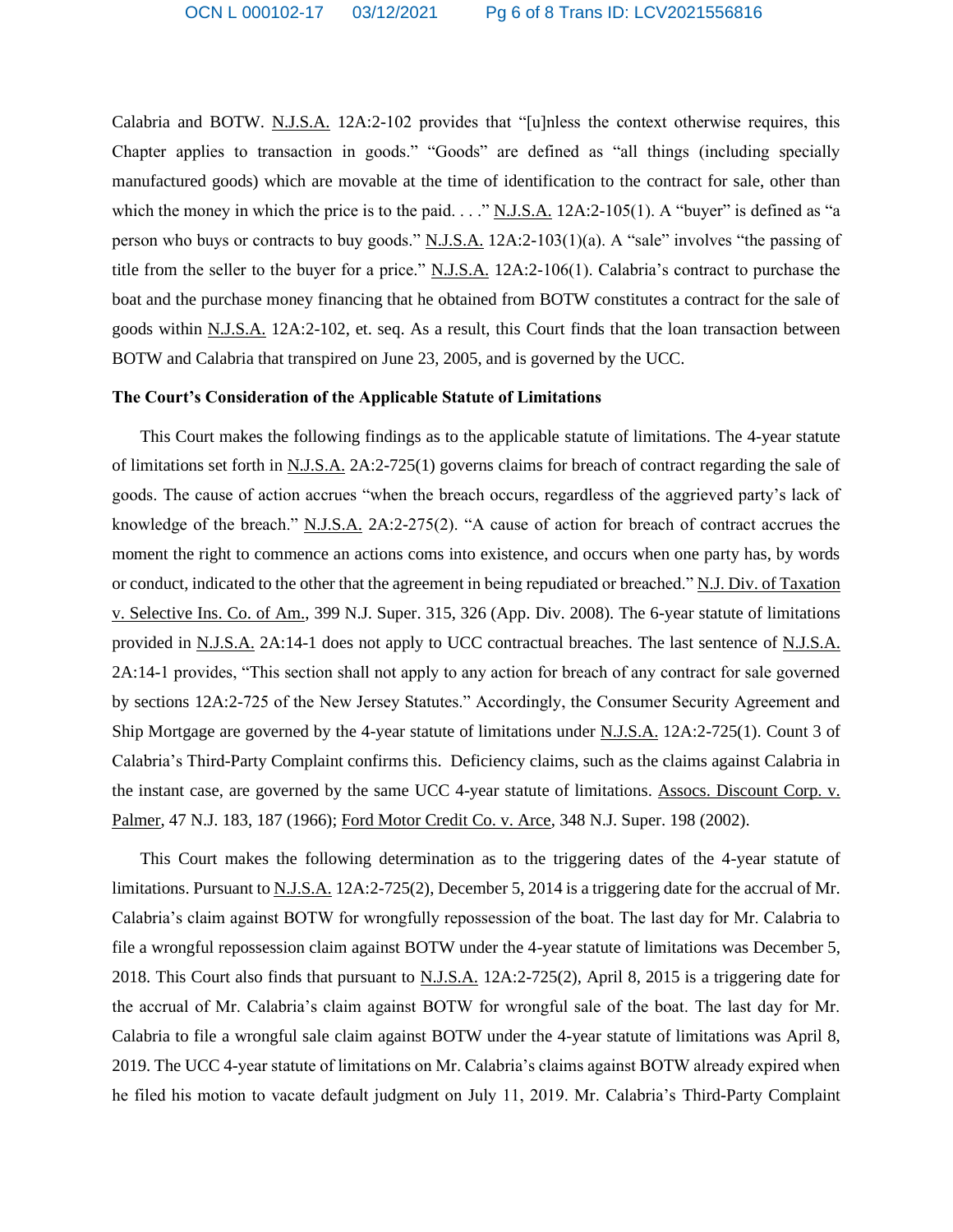against BOTW was filed on September 8, 2020, significantly past the UCC 4-year statute of limitations period applicable to the triggering dates of December 5, 2014 and April 8, 2015.

With respect to Mr. Calabria's tort claims, this Court makes the following findings. The tort claims are inextricably intertwined with Mr. Calabria's breach of contract claims; therefore, the UCC 4-year statute of limitations bars the tort claims. Custom Com. Eng. V. E.F. Johnson, 269 N.J. Super. 531, 541 (App. Div. 1983); Foodtown v. Sigma Marketing Sys., Inc., 518 F.Supp. 485, 489 (D.N.J. 1980). Mr. Calabria's claim that BOTW converted his personal property (Count VII) falls within paragraph 8(B) of the Consumer Security Agreement, to wit: "If the property contains any goods not covered by this Agreement at the time of repossession, I agree that Lender may take such goods, provided that Lender makes reasonable efforts to return them to me after repossession." The parties' contract contemplated the exact scenario that Mr. Calabria now complains about, thus his conversion claim is barred by the 4-year statute limitations set forth in N.J.S.A. 12A:2-725(2). Since Mr. Calabria concedes that the Consumer Security Agreement constitutes a UCC transactions, he was required to file his conversion claims predicated on BOTW's alleged breach of paragraph 8(B) thereof within 4-years of the accrual per N.J.S.A. 12A:2-725(1). He did not. This Court is also persuaded that Mr. Calabria has not asserted any equitable tolling of the 4-year statute of limitations, and the record contains no evidence to apply equitable tolling.

Mr. Calabria admits in Count 3 of his Third-Party Complaint that the Consumer Security Agreement constitutes a contract for the sale of goods under the UCC. The admission with all other statements set forth in Mr. Calabria's Third Party Complaint constitute binding judicial admissions. This Court makes the following findings as to Calabria's Claim for Breach of the Implied Covenant of Good Faith. As Mr. Calabria's breach of contract claims are barred by the 4-year statute of limitations found in N.J.S.A. 12A:2- 725(1), the duplicative claim for breach of the implied covenant of good faith and fair dealing is also time barred under N.J.S.A. 12A:2-725(1). The UCC imposes an obligation of good faith. N.J.S.A. 12A:1-304. Moreover, the implied covenant of good faith cannot "alter the terms of a written agreement" and may not "preclude a creditor from exercising its bargained-for rights under a loan agreement." Glenfed Fin. Corp., Commercial Fin. Div. v. Penick Corp., 276 N.J. Super. 163, 175 (App. Div. 1994) (citations omitted), certif. den. 139 N.J. 442 (1995).

As to Calabria's Conspiracy claim against BOTW, this Court finds that Calabria must establish an actionable underlying tort which the defendants agreed to perpetrate, and which was committed. Landriani v. Lake Mokawk Country Club, 26 N.J. Super. 157 (App. Div. 1953). As mentioned previously in this opinion, this Court is not persuaded that Calabria has set forth a prima facie case for any of the underlying torts. Moreover, this Court finds that Mr. Calabria defaulted on his loan agreement which prompted BOTW to exercise its contractual rights as a secured creditor to repossess and sell its collateral. BOTW made